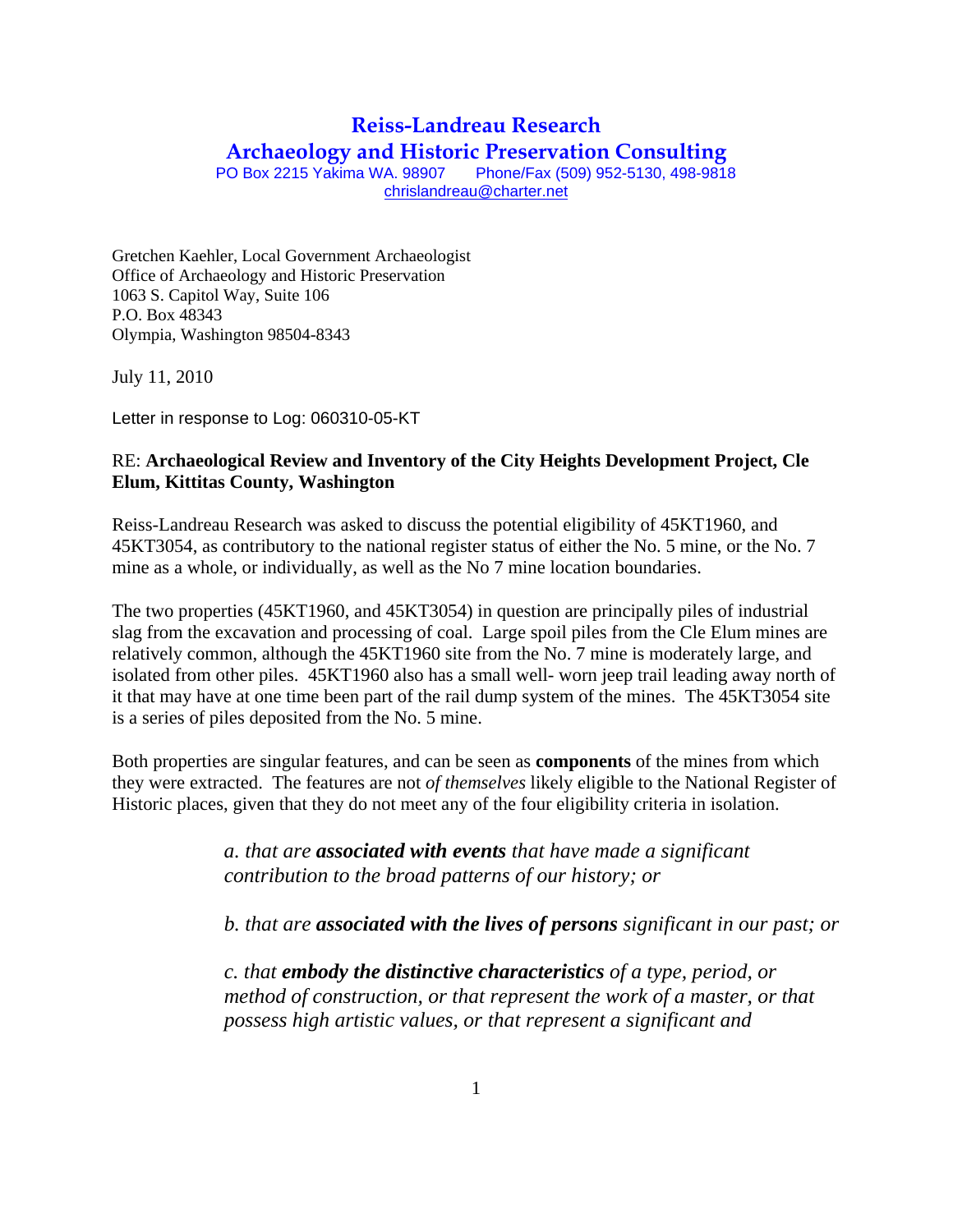## **Reiss-Landreau Research Archaeology and Historic Preservation Consulting**<br>03 S. 32 Ave Yakima WA. 98902 Phone/Fax (509) 952-5130. 453-4145 1103 S. 32 Ave Yakima WA. 98902

chrislandreau@charter.net

*distinguishable entity whose components may lack individual distinction; or* 

*d. that have yielded, or may be likely to yield, information important in prehistory or history.* 

There is little question that both the No. 5 and No. 7 mines themselves are likely eligible to the national register of historic places, both for their local importance to the development of the Cle Elum community, for locally important personages, and for information that the mines may provide about mining techniques of that period. In other words they have potential under criteria a, b, and d.

However, the question for this project specifically, is; are these slag piles contributing components to the potential eligibility of either mine.

*Are they functionally or contributionally unique?* No. In terms of examples of slag piles, there are a significant number of piles north of 45KT1960, and 45KT3054, which will not be impacted by this project. Indeed, as they have been recorded to standard site forms and entered into the permanent archive of DAHP in Olympia, the details of their existence has been documented.

*Do they provide information critical to our understanding of the mines, and in their absence would the mines be eligible to the national register*: No, the mines themselves with all of their constructed components and associated material remains are potentially eligible, with or without some of the ubiquitous slag deposits.

In fact, we must argue that the slag piles, and the small (possible) road bed feature, are not contributory to the national register eligibility of either mine. The piles are not the result of careful human construction, but rather convenient dumping spots for post industrial detritus. Indeed, the mines themselves, both located away from the City Heights project, do not lose any of their potential eligibility through the loss of either slag pile.

Therefore, aside from the clear aesthetic improvement, our final recommendation is to allow the removal of the slag piles related to the mining of coal from the No. 5 and No. 7 mines in Cle Elum. They are not seen as significant contributing elements to the national register eligibility of either mine. To extrapolate from this point, if the features are not contributory to the National Register status of either mine, they must therefore be unlikely to contribute to a National Register Historic District, regardless of the differences in the criteria.